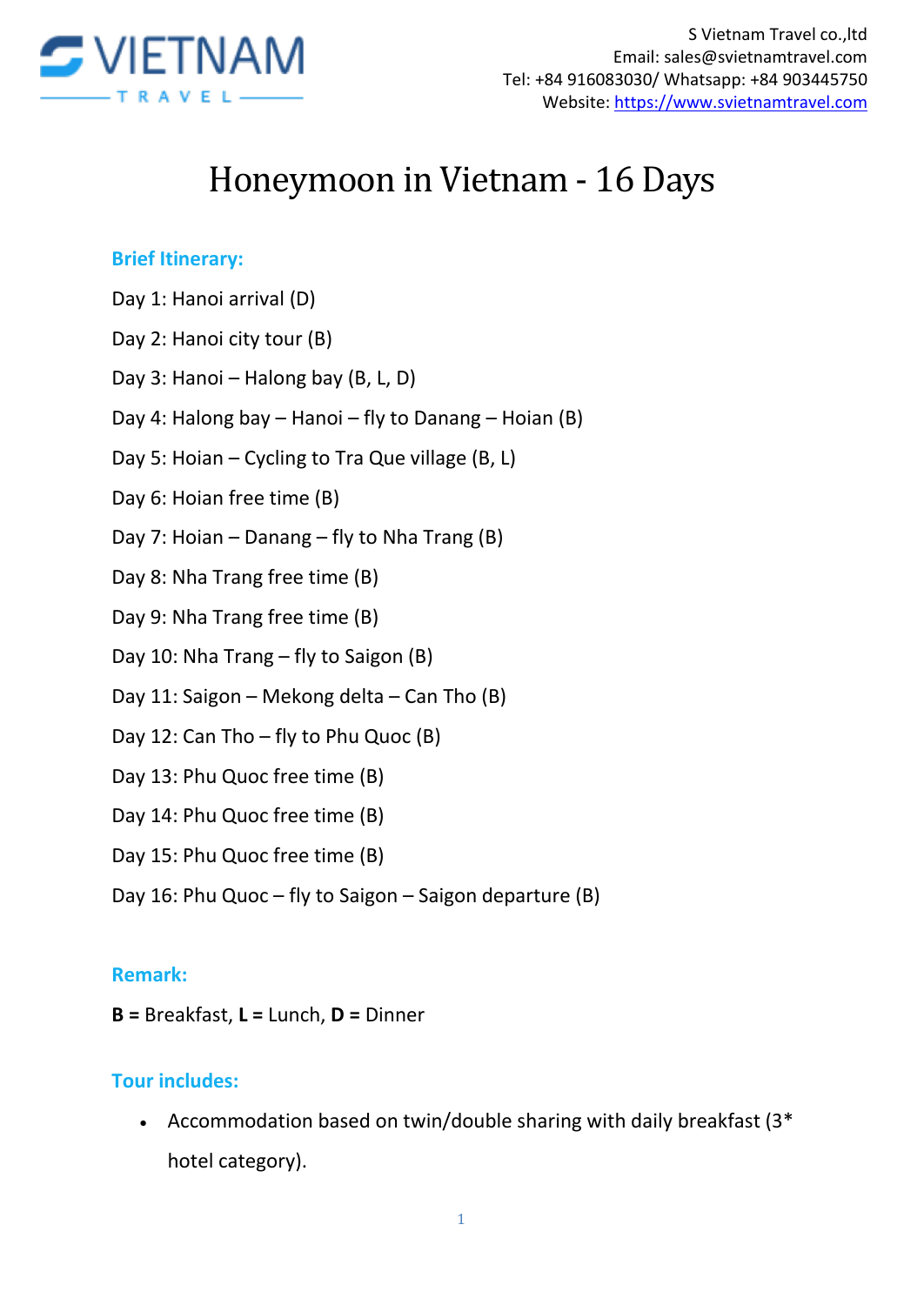

- Vietnam visa approval letter.
- Experienced English-speaking guides as indicated in the itinerary.
- Private transportation with AC.
- Flight tickets Hanoi Danang, Danang Nha Trang, Nha Trang Saigon, Can Tho - Phu Quoc.
- All sightseeing tickets.
- Lunches and dinners as indicated in the itinerary.
- Taxes and services charges.

#### **Tour excludes:**

- International flight tickets and airport tax
- Visa stamping fee
- Early check in and late check out
- Drinks, gratuities and personal expenses
- Insurance

### **Detail itinerary:**

### *Day 1: Hanoi arrival (D)*

Warmly welcome at Noi Bai airport – Hanoi. Pick up and transfer to your hotel. If time permits, enjoy a walking tour around Hoan Kiem lake and attend water puppet show. In the evening, enjoy welcomed dinner at your local restaurant.

# *Day 2: Hanoi city tour (B)*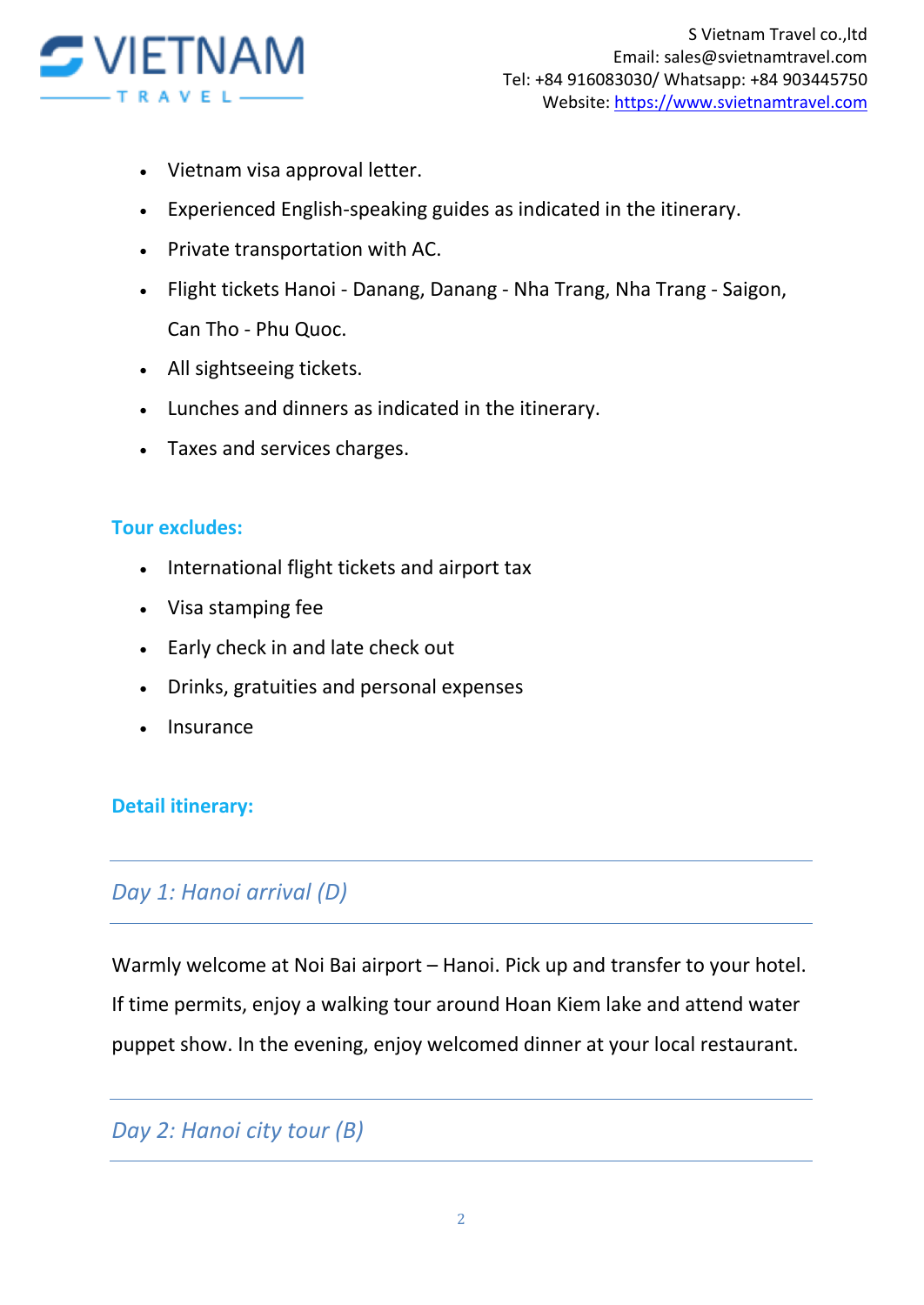

Having breakfast at hotel then start a full day city tour in Hanoi. Start with Ho Chi Minh complex (including Ho Chi Minh's mausoleum and stilt house); the Presidential Palace, the nearby One Pillar Pagoda and Tran Quoc pagoda on West lake.

After lunch, continue the trip to explore some interesting places in Hanoi such as the Temple of Literature, Vietnam's first university and the Ethnology Museum to learn more about the diversity in ethnic communities of Vietnam. Late afternoon, experience the bustling Hanoi Old quarter by electric car before coming back your hotel.

# *Day 3: Hanoi – Halong bay (B, L, D)*

At around 8 am, your driver will pick you up for the journey to Halong Bay and arrive at around midday to board a traditional junk for an overnight cruise. Halong Bay is widely considered to be one of the natural wonders of the world. Thousands of towering pillars of sea and wind-carved limestone karst make the bay an unforgettable sight. After lunch, explore some of the huge limestone caves dotted around the bay and visit a floating fishing village. Then the captain will find a secluded spot where you can swim, soak up the sun on the top deck, or try your hand at kayaking. In the evening enjoy a seafood feast for dinner.

# *Day 4: Halong bay – fly to Danang – Hoian (B)*

Enjoy an early morning swim (during the summer), followed by breakfast as you cruise through more spectacular scenery. The cruise arrives at the harbor by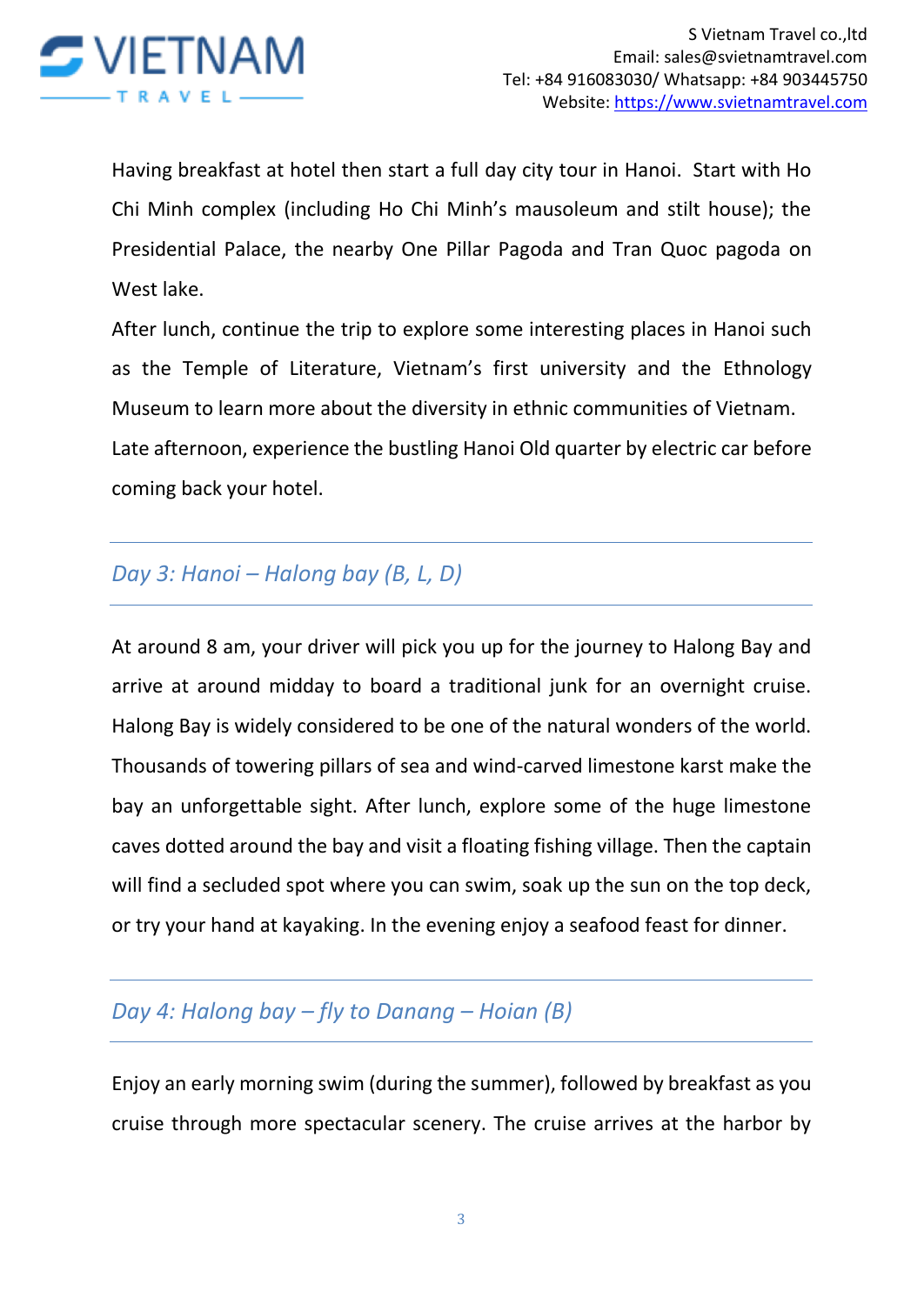

noon. The driver will pick you up and then transfer directly to the airport for flight to Danang. Pick up and transfer you to your hotel in Hoian.

# *Day 5: Hoian – cycling to Tra Que village (B, L)*

Today, you will have the experience of working and living with the local farmer in Tra Que village – one of famous vegetable village in Hoian. You will cycle to the village with your guide.

A short stroll will take you around the vegetable garden and then you can join the farmers in preparing the land and fertilizing it with seaweed from the local lake. Following steps are raking the ground, sowing, watering, picking vegetables and many other gardening activities. After all these activities, you will take a short rest and enjoy foot bath before getting to preparing lunch with a local family. Your lunch will consist of many local delicacies including 'Tam Huu" spring roll, Banh xeo or local pancake of people in Vietnam middle region. You can join the cooking with the chef on these meals. After your morning excursions and your lunch, you will take a Vietnamese traditional post-prandial nap before learning how to harvest and wrap the vegetables.

Around 14.00: bid farewell to your host family before riding back to your hotel.

### *Day 6: Hoian free time (B)*

Today is your free time in Hoian for shopping or tailor made suite.

*Day 7: Hoian – Danang – fly to Nha Trang (B)*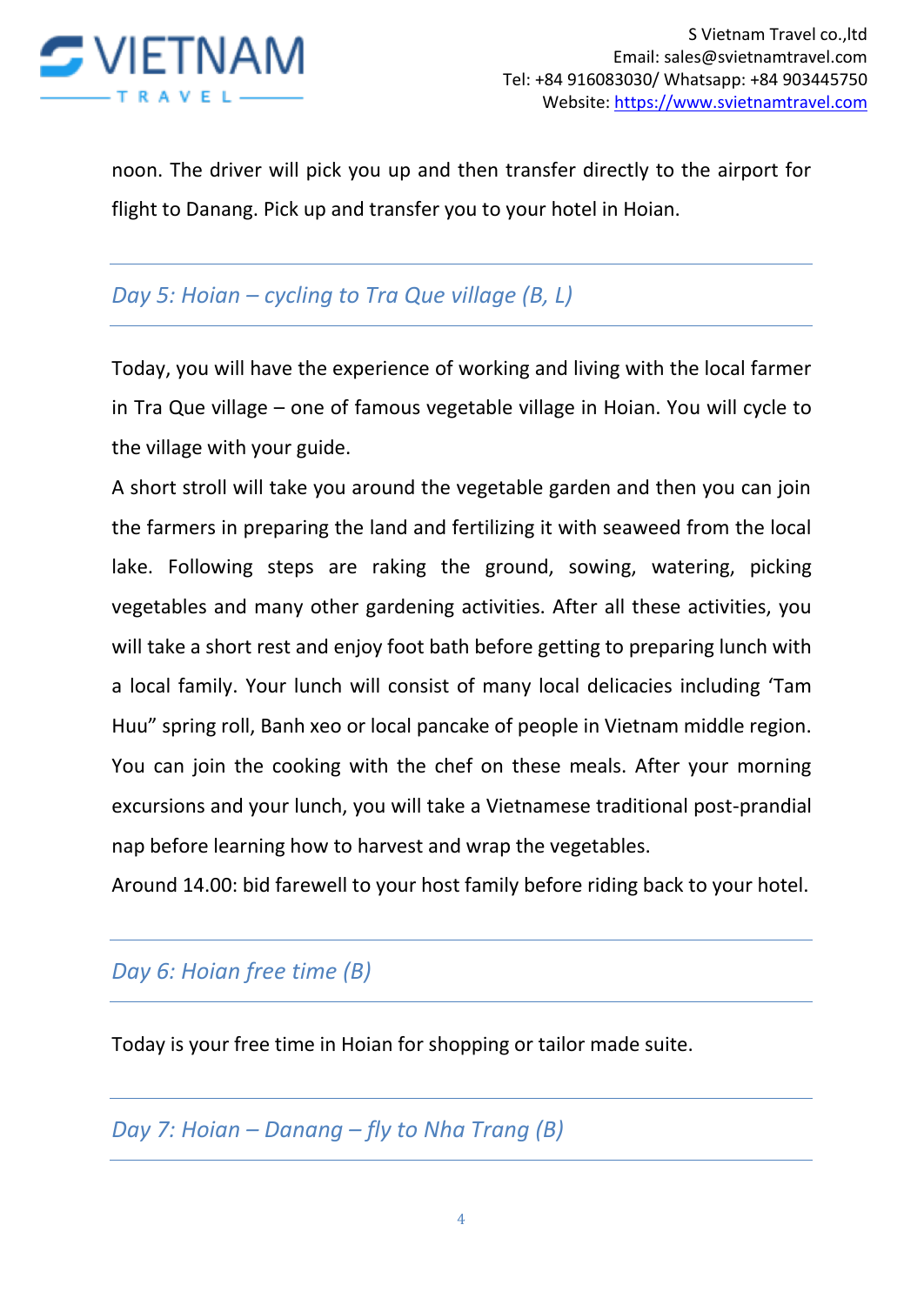![](_page_4_Picture_0.jpeg)

Today you leave Hoian for the short flight to Nha Trang. Pick up and transfer to your resort. Check in and free time at leisure.

# *Day 8, 9: Nha Trang free time (B)*

You have a free day at leisure in Nha Trang for relaxing and unwinding at the resort overlooking beautiful Bay. Snorkel or dive among the coral reefs in crystal blue waters, hike nature trails, cool off in the swimming pool, indulge in spa treatments or just relax on the white sand beach and admire the unspoiled mountain and sea views.

### *Day 10: Nha Trang – fly to Saigon (B)*

Leave Nha Trang, you will catch morning flight to Saigon, Vietnam's largest city has an exciting buzz as millions of people rush around on their daily business. The tour guide will pick you up at the airport and transfer to hotel. After a short rest, you will have a half day tour Saigon including The Reunification Palace, Notre Dame Cathedral and Old Post Office, Remnant War Museum and Ben Thanh market

# *Day 11: Saigon – Mekong delta – Can Tho (B, L)*

Leave Saigon for Cai Be in Vinh Long province. On arrival you embark to discover Mekong delta. Along the way you visit the many fascinating local cottages industries including rice paper makers, sweet factory, bonsai nurseries. After a huge lunch at an orchard you weave your way through the intricate network of